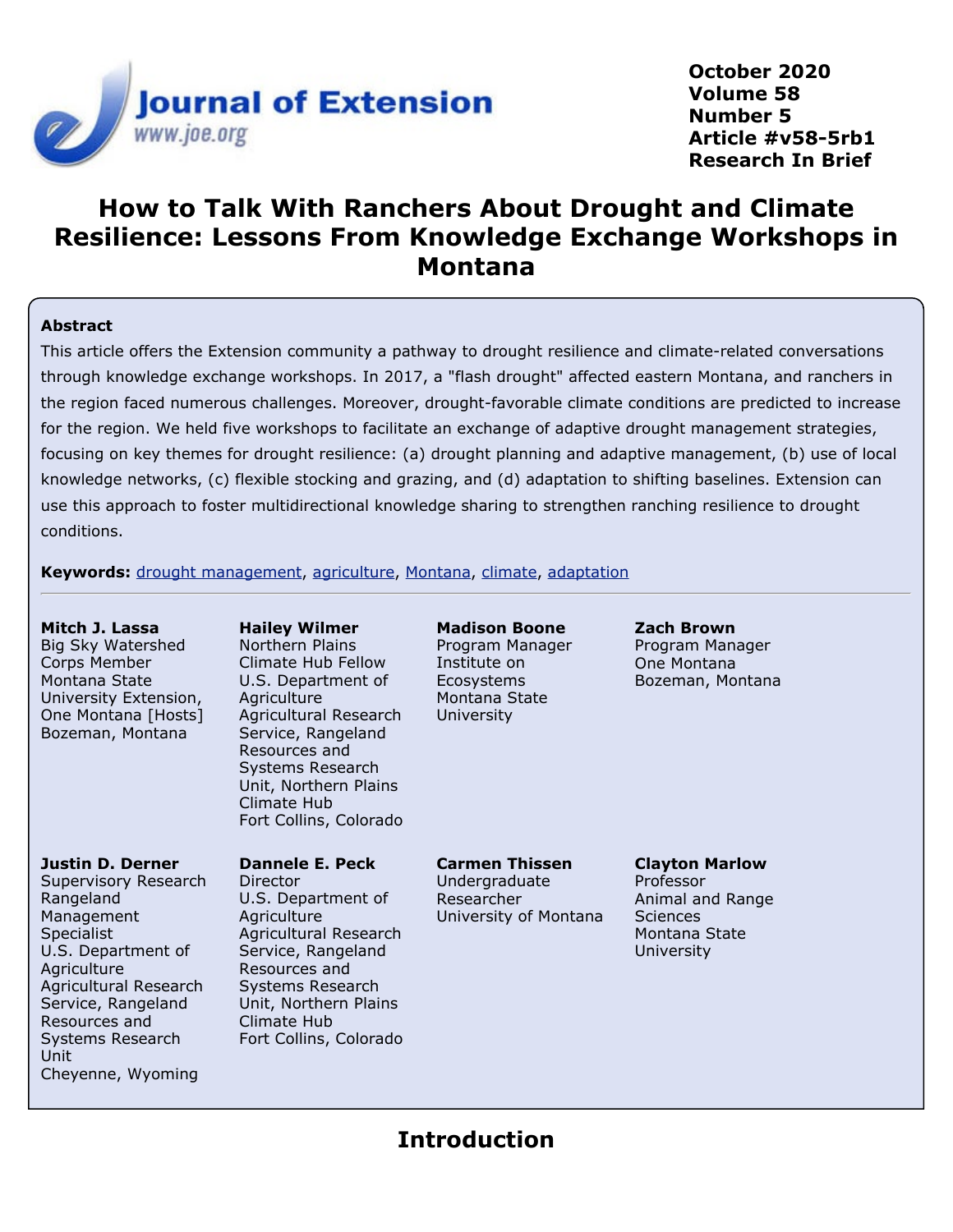This article offers the Extension community a pathway for opening doors to climate-related conversations with ranchers by asking them first about the weather. A uniting theme for decision making in agriculture, weather is a familiar and relevant topic for ranchers. Conversations about their experiences with extreme weather often provide a natural gateway to conversations about longer term climate trends and variability. Ranchers in the U.S. Northern Plains, for example, have honed their management approaches through lifelong experiences with weather, including its short-term, dynamic, uncertain, and extreme nature. If one creates an opportunity for ranchers to share their experiences, the conversation inevitably turns to recent weather events that were so unusual or extreme that they caught even the most experienced ranchers off guard. In the Northern Plains, extreme drought is often the focus of conversation, especially when it emerges more rapidly than usual, is more intense than past events, or persists over multiple years (Libecap & Hansen, 2002). During the summer of 2017, a "flash drought"—a short period of very warm surface temperatures and declining soil moisture levels (Mo & Lettenmaier, 2016)—occurred, extending quickly and intensely throughout eastern Montana and the western Dakotas (Gerken et al., 2018). Ranchers faced rapid declines in forage availability and water quality as well as several large wildfires. This unusual event prompted questions among ranchers and researchers about how it developed, why we collectively missed the warning signs, and whether such an extreme event might become more likely in the future—that is, whether climate is changing (Jencso et al., 2019). In fact, predicted changes in the region's climate will challenge ranch management through more variable precipitation and warmer summer and fall temperatures (Derner et al., 2017; Easterling et al., 2017; Wehner et al., 2017; Whitlock et al., 2017).

Drought management is a complex social, economic, and ecological phenomenon with diverse impacts across operations (Coppock, 2011; Kachergis et al., 2014; Wilmer et al., 2016). Research and outreach efforts often focus on what ranchers *could be* doing to adapt to drought and other weather or climate challenges. Opportunities to learn about what they already know and already are doing are less common. Ranchers have in-depth local knowledge of weather and climate derived from spatial and temporal scales different from those of earth systems research (Carolan & Stuart, 2016; Grimberg et al., 2018). Multidirectional exchange of knowledge among ranching community members and researchers is key to strengthening the drought and weather resilience of rural communities and rangeland ecosystems (Breuer & Cabrera, 2010; Meadow et al., 2015). Following the 2017 flash drought, we hosted a series of Resilient Ranching Workshops across Montana. These workshops facilitated an exchange among ranchers and outreach specialists about adaptive drought management strategies for future droughts. In the workshops, we sought to explore and better understand four themes of drought and climate resilience from the adaptation literature:

- 1. drought planning and adaptive management (Derner & Augustine, 2016),
- 2. use of local knowledge networks (Joyce et al., 2013),
- 3. flexible stocking and grazing strategies (Torell et al., 2010), and
- 4. adaptation to shifting baselines (Jorgenson et al., 2019).

### **Objectives and Methods**

We developed a research protocol to elicit conversation among ranchers and researchers/Extension staff around the themes identified above. We synthesized and illustrated transcript data relative to our four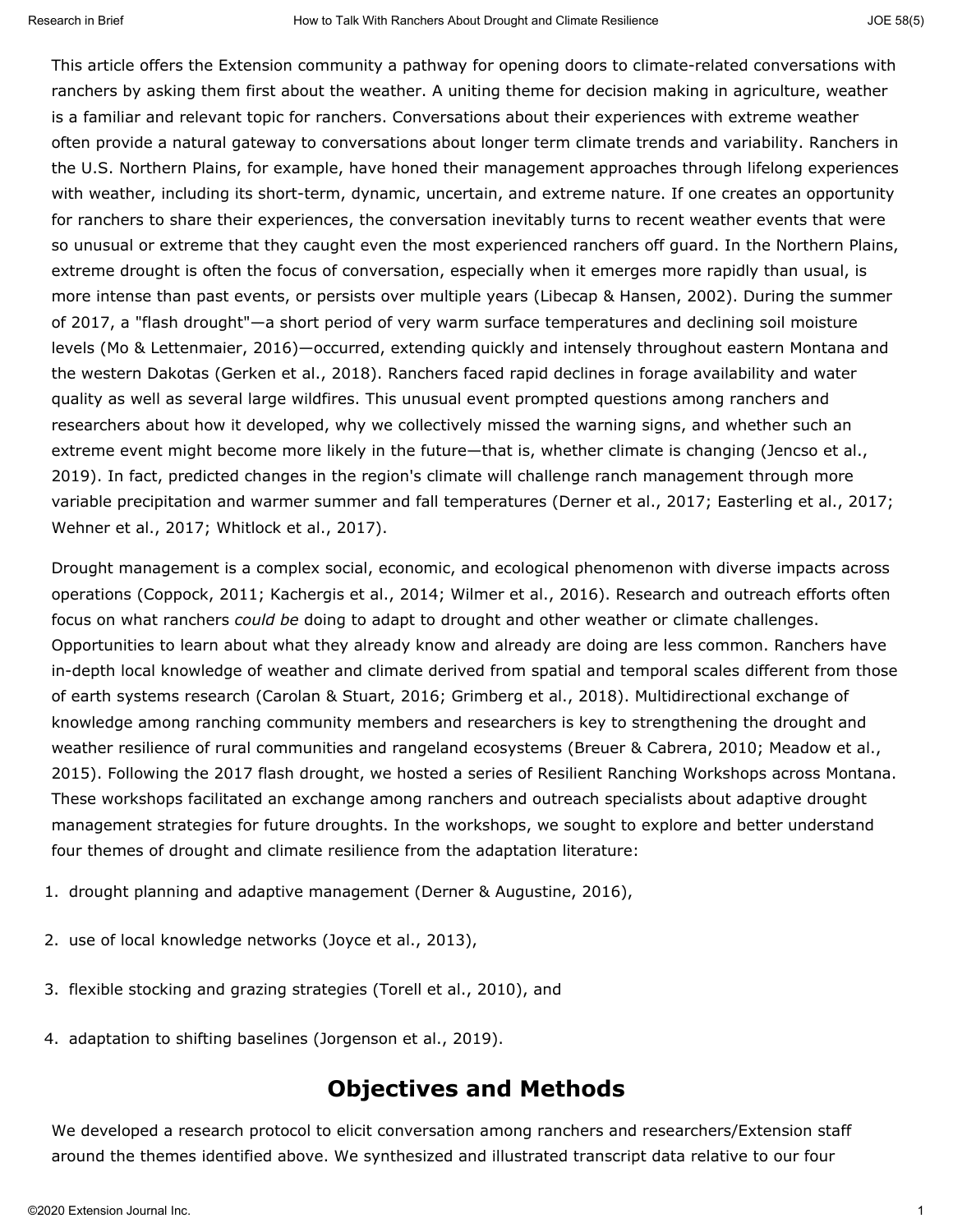themes, using supporting quotations where appropriate.

Workshops were a collaborative effort by nonprofit organizations One Montana, U.S. Department of Agriculture (USDA) Agricultural Research Service (ARS), and Montana State University. We hosted five workshops in Montana communities—Billings (December 8, 2017), Forsyth (December 16, 2017), and Clyde Park, Two Dot, and Winnett (January 23–25, 2018)—with a total of approximately 100 ranchers and agency/Extension professionals in attendance. Attendees gave informed consent to participate and be audio recorded (University of Wyoming IRB protocol #20180417WK01963). Representatives of One Montana facilitated, recorded, and transcribed the proceedings of all workshops. We evaluated the transcripts for patterns in the strategies discussed across the workshops. For additional context, we conducted a single ranch case study of workshop attendee Alan Redfield, who owns and operates a cow–calf and hay ranch in Livingston, Montana, with his wife, Laurie (see appendix).

## **Findings and Discussion**

## **Drought Planning and Adaptive Management**

Proactive planning for drought was an important workshop topic. One participant expressed a representative comment: "Have a drought plan—good, bad, or indifferent—just have one. See how it works; change it for the next one."

Adaptive management research suggests that drought planning is enhanced with the use of thresholds (or "triggers") that indicate when to take specific actions (Nie & Schultz, 2012). An experiment conducted by the USDA ARS in Cheyenne, Wyoming, has been focused on evaluation of the use of triggers such as (a) prior fall soil moisture and residual plant biomass, (b) early spring drought conditions and seasonal (1- to 3-month) precipitation outlooks, (c) livestock market conditions, and (d) individual/family risk tolerance regarding adjusting stocking rates to more closely match animal demand with forage supply (Derner, 2019).

Weather, rangeland, and livestock market monitoring informs trigger-based decision making. Workshop participants said they made decisions based on ocular estimates of standing forage and precipitation records. One participant noted, "Our usable rainfall comes in such a little window that you really don't have to be a scientist to figure out that you're in trouble. If April's dry and May is looking bad, you better start having a plan."

The Montana Climate Office maintains a collection of daily climate data from over 4,000 monitoring stations (the Climate Stations of Montana) and 56 cooperative Mesonet stations, which provide measurements of various weather and soil moisture conditions [\(http://climate.umt.edu/mesonet/](http://climate.umt.edu/mesonet/)). The importance of userfriendly access to these data was illustrated by one participant: "I grew up ranching, but we just bought a place. We're essentially starting over somewhere different, and the ecological and weather patterns are so different." Ranchers are often aware of emerging regional drought conditions, but localized data could better inform their ranch-level drought decisions. They noted that localized data could assist government agencies in making timely and spatially relevant designations for federal emergency drought assistance.

# **Use of Local Knowledge Networks**

Participants valued opportunities to communicate and share knowledge within "local knowledge networks" to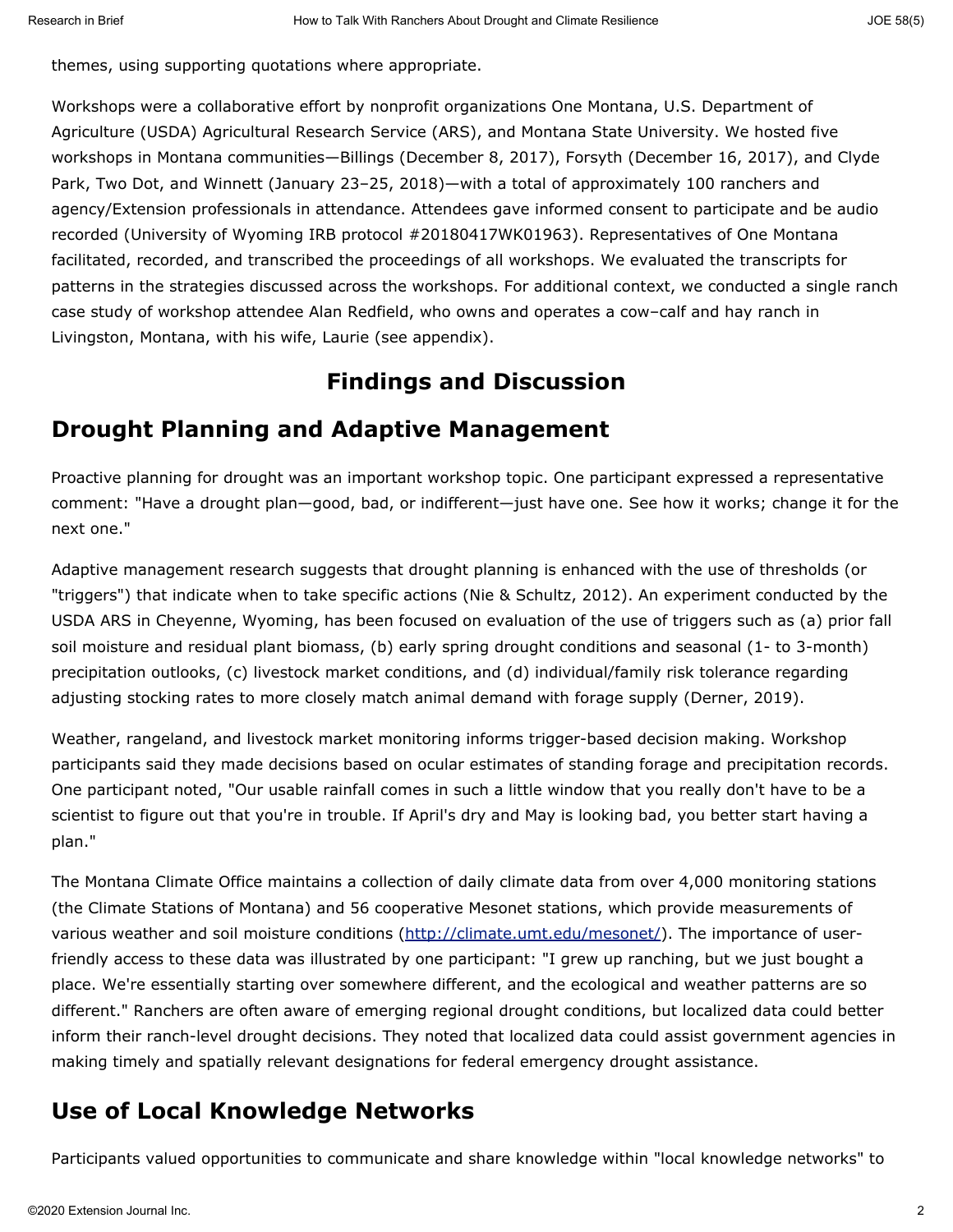enhance ranch drought resilience (see also the appendix). Although ranchers can be fiercely independent, their local communities are important sources of support. One rancher said,

"We all get so busy managing our own ranch, a lot of times we don't talk with even our closest neighbors. So, things like this [workshop] are good for that, I think, to share ideas. And I think we probably need to do it more often than we do."

Local knowledge networks might encompass informal interactions with neighbors and other ranchers in the local area or more formal interactions with producer groups, commodity organizations, and county- or statelevel drought committees. Local conservation districts and county Extension offices are trusted resources rooted in their communities (Borelli et al., 2018) and may be uniquely poised to facilitate knowledge exchange for ranch drought resilience.

## **Flexible Stocking and Grazing Strategies**

Flexible stocking and grazing strategies involve changing stocking rates to better match animal demand with forage supply, both within and across years (Derner & Augustine, 2016). This alignment can be achieved in several ways, including through (a) stockpiling forage, (b) weaning early, (c) grazing dry cows (cows that either did not become pregnant or lost a calf) into late summer to increase marketing options, (d) retaining additional replacement heifers in the fall following weaning, and (e) purchasing or contract grazing yearlings when local knowledge and monitoring indicate a better than average forage year. Many participants described using a "two thirds cows, one third yearlings" stocking approach to achieve operational and stocking rate flexibility. These flexibility strategies described by participants align with economic evaluations of flexible stocking, which have predicted higher financial returns as compared to returns associated with fixed stocking (Torell et al., 2010). Such evaluations also have indicated that as precipitation variability increases in the future, the proportion of yearlings in an operation should be increased to maintain economic returns (Hamilton et al., 2016).

Workshop participants had extensive knowledge of flexible stocking strategies, despite a prevailing reluctance to cull cows during drought because of the cost of replacing animals having locally adapted genetics. "Home ranch genetics" developed over many years are often deemed as irreplaceable (Scasta et al., 2015). This attitude is reflected by one participant who stated, "Nobody wants to sell their cows. Nobody. . . . but sometimes you have to." Strategies for selling cattle prioritized "performance-based culls," or removing older and lower performing cows from the herd first and then reducing replacement heifer numbers during drought conditions.

Transporting livestock to areas with more forage or purchasing feed can be economically unfavorable. One participant said, "When it's dry, it's going to be dry in a fairly sizable area." Another participant noted that the philosophy of "leaving some grass but making your own place sustainable with your own numbers" allowed for flexibility without the need to cull deeply during moderately dry years.

## **Adaptation to Shifting Baselines**

Weather conditions outside the historic range experienced by ranchers open the door for conversations about climate (Jorgenson et al., 2019). For example, shifts in the timing of precipitation and plant phenology may lead them to adjust to haying and shoulder season grazing, as highlighted in Redfield's interview (see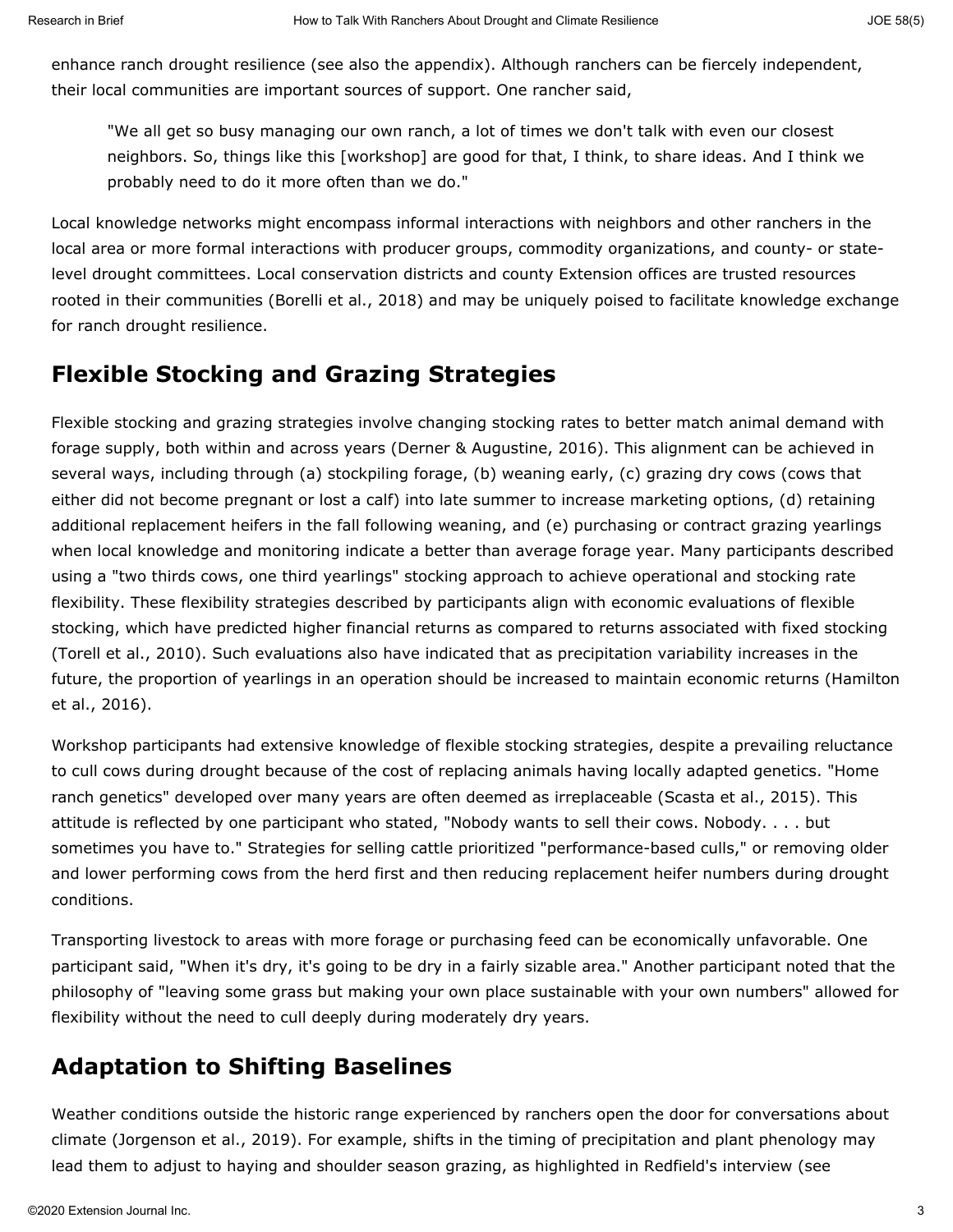appendix). One Extension specialist summarized adaptations he had observed:

I'm not a climatologist, but it seems like spring is coming 3 weeks earlier than it did 40 years ago. And winter comes about 3 weeks later than it did. It's had effects on calving, with people trying to calve later—to time it with the green. It seems like the green is moving earlier in the spring. Now I know people who are starting to move their calving up again. The other thing is that hayfields used to be dormant around October 1st. Now, [you] don't really want to graze it then because it's still green and if [you] do, it's going to hurt those fields.

Another important challenge for ranchers dealing with shifting baselines is fewer reliable water resources for hay production and cattle water. One participant monitored local snowpack to anticipate growing season conditions: "The way it works, especially with our irrigating water, is to look up at the mountains and see what the snow drifts look like. If we don't have a good winter, then we usually have a dry summer." Unfortunately, snowpack in the western United States is expected to decline in the future (Easterling et al., 2017). This circumstance underscores the importance of planning and coordination at the watershed scale for adequate water storage, water access, and water rights enforcement. At the ranch scale some producers have invested in water storage and infrastructure: "Putting in cisterns and piping changed our place. In drier years, it's gold."

### **Conclusions**

Extension programming that brings ranchers, researchers, and outreach specialists together in conversations about drought and climate resilience can facilitate multidirectional knowledge exchange. Rather than focus on what ranchers *could* do to improve resilience to drought, outreach efforts should engage ranchers with what they already are doing to link comfortable topics (weather) with less comfortable topics (climate). We identify four elements of climate resilience Extension professionals can address with ranchers in conversations about experiential knowledge and contexts and challenges of drought and climate in a region:

- 1. developing adaptive drought management plans, implementing formal and informal monitoring, and identifying "triggers" for decision making;
- 2. building local knowledge networks to share information and resources;
- 3. employing flexible grazing and stocking strategies to better adapt to dynamic forage production; and
- 4. adapting to shifting baselines with forward-looking planning at multiple scales.

Effective communication and efforts to establish trust among ranchers and Extension professionals will help build management–science relationships and increase the effectiveness of future Extension programming. In closing, a workshop participant noted that the take-home message for ranchers is this: "Stay flexible. In this day and age, people that stay written in stone, that's what they're going to end up being—a stone."

#### **Author Note**

Correspondence concerning this article should be addressed to Hailey Wilmer. Email: [hailey.wilmer@usda.gov](mailto:hailey.wilmer@usda.gov)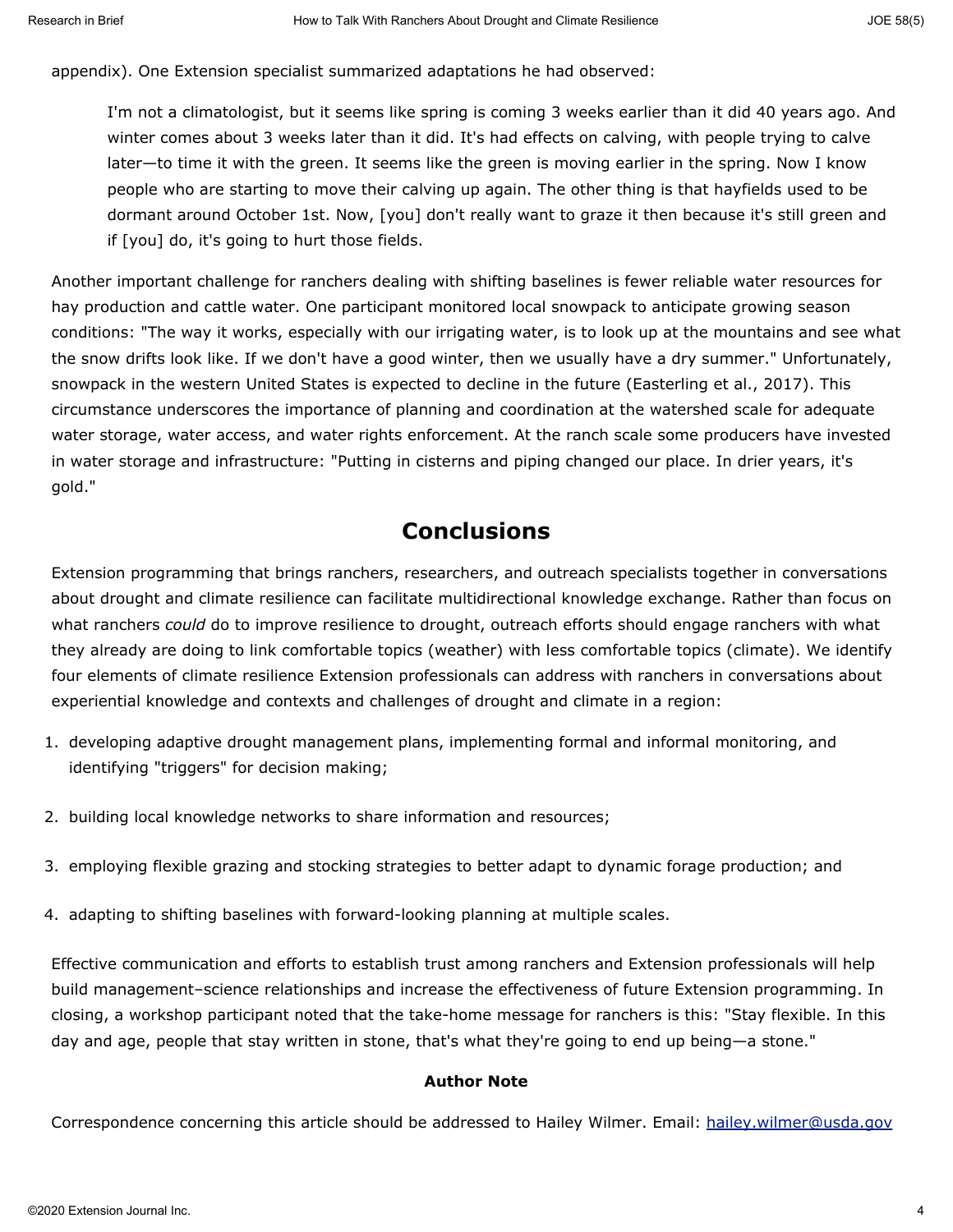## **References**

Borelli, K. A., Roesch-McNally, G. E., Wulfhorst, J. D., Eigenbrode, S. D., Yorgey, G. G., Kruger, C. E., Houston, L. L., Bernacchi, L. A., & Mahler, R. L. (2018). Farmers' trust in sources of production and climate information and their use of technology. *Journal of Extension*, *56*(3), Article v56-3a7. <https://www.joe.org/joe/2018june/a7.php>

Breuer, N. E., & Cabrera, V. E. (2010). The Cooperative Extension Service as a boundary organization for diffusion of climate forecasts: A 5-year study. *Journal of Extension*, *48*(4), Article v48-4rb7. <https://www.joe.org/joe/2010august/rb7.php>

Carolan, M., & Stuart, D. (2016). Get real: Climate change and all that "it" entails. *Sociologia Ruralis*, *56*(1), 74–95.

Coppock, D. L. (2011). Ranching and multiyear droughts in Utah: Production impacts, risk perceptions, and changes in preparedness. *Rangeland Ecology & Management*, *64*(6), 607–618.

Derner, J. D., (2019). *Triggers for adaptive management of beef cattle* [Unpublished raw data].

Derner, J. D., & Augustine, D. (2016). Adaptive management for drought on rangelands. *Rangelands*, *38*(4), 211–215.

Derner, J., Briske, D., Reeves, M., Brown-Brandl, T., Meehan, M., Blumenthal, D., Travis, W., Augustine, D., Wilmer, H., Scasta, D., Hendrickson, J., Volesky, J., Edwards, L., & Peck, D. (2017). Vulnerability of grazing and confined livestock in the Northern Great Plains to projected mid- and late-twenty-first century climate. *Climatic Change*, *146*, 19–32.<https://doi.org/10.1007/s10584-017-2029-6>

Easterling, D. R., Kunkel, K. E., Arnold, J. R., Knutson, T., LeGrande, A. N., Leung, L. R., Vose, R. S., Waliser, D. E., & Wehner, M. F. (2017). Precipitation changes in the United States. In D. J. Wuebbles, D. W. Fahey, K. A. Hibbard, D. J. Dokken, B. C. Stewart, & T. K. Maycock (Eds.), *Climate science special report: Fourth national climate assessment* (Vol. I, pp. 207–230). U.S. Global Change Research Program. <https://doi.org/10.7930/J0H993CC>

Gerken, T., Bromley, G. T., Ruddell, B. L., Williams, S., & Stoy, P. C. (2018). Convective suppression before and during the United States Northern Great Plains flash drought of 2017. *Hydrology and Earth System Sciences*, *22*(8), 4155–4163.

Grimberg, B. I., Ahmed, S., Ellis, C., Miller, Z., & Menalled, F. (2018). Climate change perceptions and observations of agricultural stakeholders in the Northern Great Plains. *Sustainability*, *10*(5), 1687.

Hamilton, T. W., Ritten, J. P., Bastian, C. T., Derner, J. D., & Tanaka, J. A. (2016). Economic impacts of increasing seasonal precipitation variation on southeast Wyoming cow-calf enterprises. *Rangeland Ecology & Management*, *69*, 465–473.

Jencso, K., Parker, B., Downey, M., Hadwen, T., Hoell, A., Rattling Leaf, J., Edwards, L., Akyuz, A., Kluck, D., Peck, D., Rath, M., Syner, M., Umphlett, N., Wilmer, H., Barnes, V., Clabo, D., He, M., Johnson, S., Longknife, D., . . . Sage, J. (2019). *Flash drought across the U.S. Northern Plains and Canadian prairies: Lessons learned from the 2017 drought.* National Integrated Drought Information System. Retrieved from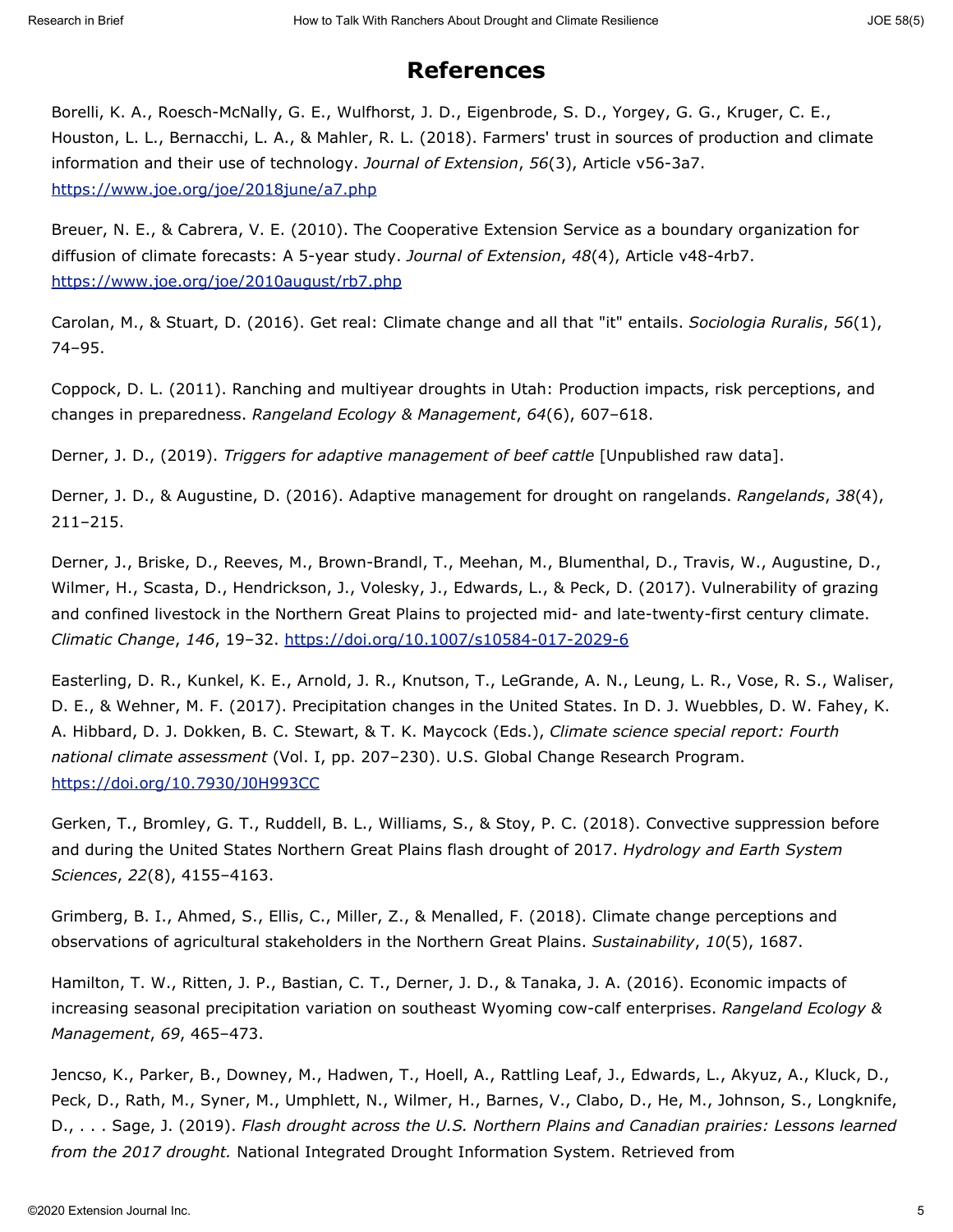### <https://bit.ly/2Xk6lMC>

Jorgenson, A. K., Fiske, S., Hubacek, K., Li, J., McGovern, T., Rick, T., Schor, J. B., Solecki, W., York, R., & Zycherman, A. (2019). Social science perspectives on drivers of and responses to global climate change. *Wiley Interdisciplinary Reviews: Climate Change*, *10*(1), e554.

Joyce, L. A., Briske, D. D., Brown, J. R., Polley, H. W., McCarl, B. A., & Bailey, D. W. (2013). Climate change and North American rangelands: Assessment of mitigation and adaptation strategies. *Rangeland Ecology & Management*, *66*(5), 512–528.

Kachergis, E., Derner, J. D., Cutts, B. B., Roche, L. M., Eviner, V. T., Lubell, M. N., & Tate, K. W. (2014). Increasing flexibility in rangeland management during drought. *Ecosphere*, *5*(6), 1–14.

Libecap, G. D., & Hansen, Z. K. (2002). "Rain follows the plow" and dryfarming doctrine: The climate information problem and homestead failure in the upper Great Plains, 1890–1925. *The Journal of Economic History*, *62*(1), 86–120.

Meadow, A. M., Ferguson, D. B., Guido, Z., Horangic, A., Owen, G., & Wall, T. (2015). Moving toward the deliberate coproduction of climate science knowledge. *Weather, Climate, and Society*, *7*(2), 179–191.

Mo, K. C., & Lettenmaier, D. P. (2016). Precipitation deficit flash droughts over the United States. *Journal of Hydrometeorology*, *17*(4), 1169–1184.

Nie, M. A., & Schultz, C. A. (2012). Decision‐making triggers in adaptive management. *Conservation Biology*, *26*(6), 1137–1144.

Scasta, J. D., Henderson, L., & Smith, T. (2015). Drought effect on weaning weight and efficiency relative to cow size in semiarid rangeland. *Journal of Animal Science*, *93*(12), 5829–5839.

Torell, L. A., Murugan, S., & Ramirez, O. A. (2010). Economics of flexible versus conservative stocking strategies to manage climate variability risk. *Rangeland Ecology & Management*, *63*(4), 415–425.

Wehner, M. F., Arnold, J. R., Knutson, T., Kunkel, K. E., & LeGrande, A. N. (2017). Droughts, floods, and wildfires. In D. J. Wuebbles, D. W. Fahey, K. A. Hibbard, D. J. Dokken, B. C. Stewart, & T. K. Maycock (Eds.), *Climate science special report: Fourth national climate assessment* (Vol. I, pp. 231–256). U.S. Global Change Research Program.<https://doi.org/10.7930/j0cj8bnn>

Whitlock, C., Cross, W., Maxwell, B., Silverman, N., & Wade, A. A. (2017). *2017 Montana climate assessment.* Montana State University and University of Montana, Montana Institute on Ecosystems. <https://doi.org/10.15788/m2ww8w>

Wilmer, H., York, E., Kelley, W. K., & Brunson, M. W. (2016). "In every rancher's mind": Effects of drought on ranch planning and practice. *Rangelands*, *38*(4), 216–221.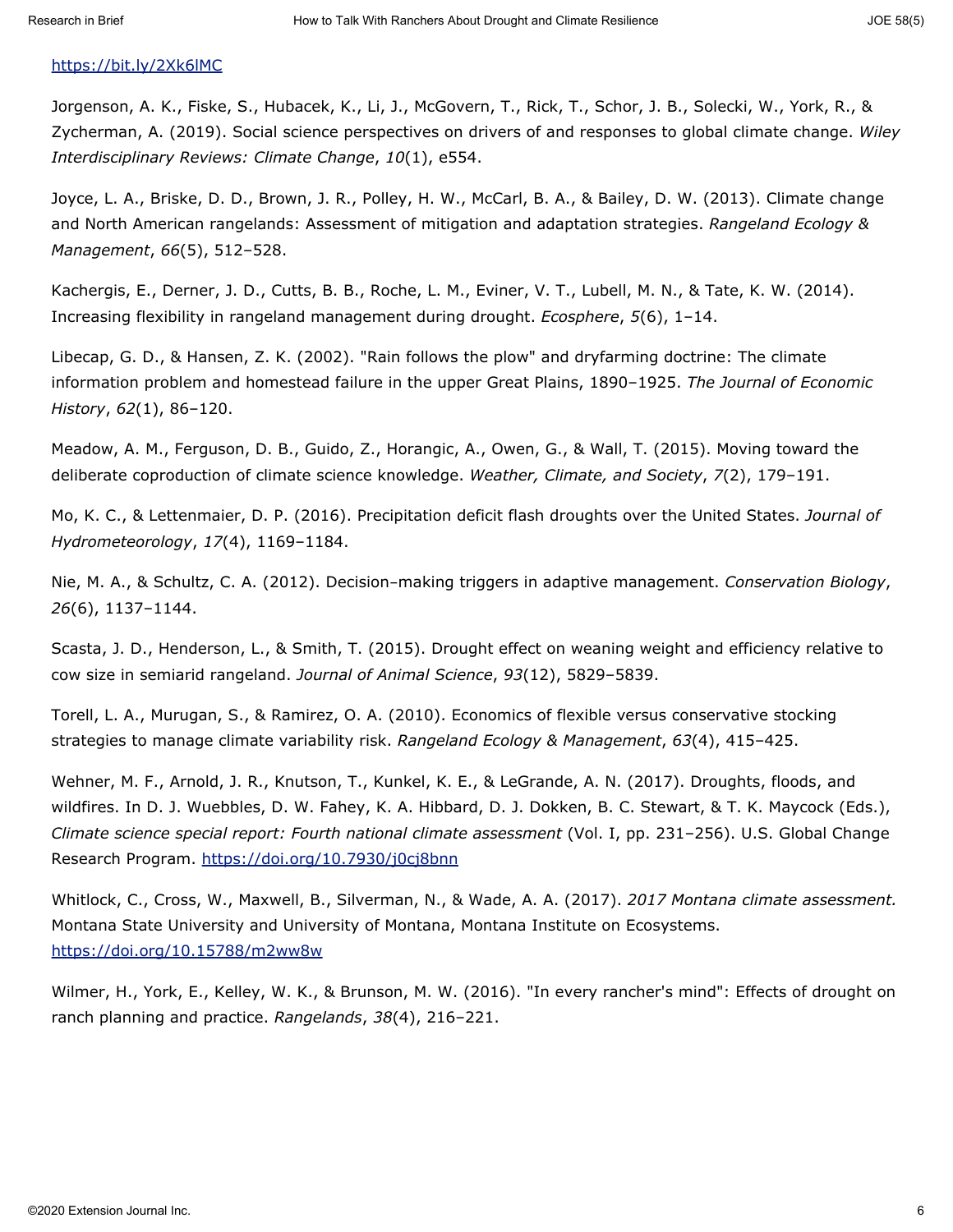# **Appendix**

# **Interview With Workshop Attendee Alan Redfield**

In the interview transcribed here, Alan Redfield discussed drought management and adaptation on the Warfield Ranch, owned and operated by Alan and Laurie Redfield.

*Author's note: This transcript of a semistructured February 14, 2018, phone interview with Montana rancher Alan Redfield was transcribed and included in this article to provide additional context for the themes around drought resilience described herein. Mr. Redfield was a workshop attendee and provided informed consent to have his name and ranch name listed in this article with this interview, which was prompted by general openended questions about his decision-making processes and barriers and opportunities for drought resilience. Although it is conventional to edit spoken word transcripts for grammar and to remove repeated words and other informal speech patterns, these edits remove valuable data and meaning from the original text. We transcribed his speech without removing words to preserve his language. Where words are added to the transcript to enhance interpretation they are enclosed in brackets ([ ]). Researchers and Mr. Redfield are indicated by their initials.*

AR: I'm Alan Redfield, and my wife and her family along with her sister operate the Warfield Ranch. We have a cow–calf operation in Paradise Valley, south of Livingston, with summer grass east of Livingston. I've been involved in ranching my whole life, growing up in eastern Montana and moving to Livingston 40 years ago. We raise primarily Angus cattle, hay, and timber on the ranch. We are a high-altitude ranch, starting 5,500 feet and going to 7,000, which provides some interesting and unique challenges with animal health, and, ah, breeding [to] prevent some high-altitude diseases in some of the cattle.

HW: Ok.

AR: We raise Angus cattle, Part of the reason for that is because they're more adaptable to high altitude, and we don't get the Brisket disease, which is caused by the altitude. Um, one of the unique things is we get more rainfall than the rest of the valley because of altitude, plus we're, we're on the north slope in the valley, and we also get about a third of the wind of the rest of the valley, which is a huge factor in what I see as affecting drought, drought and severity of drought. And we also have more water resources just because of the same thing.

HW: Because of your location?

AR: Because of the location.

HW: Ok.

AR: One of our challenges in the drought, and it's been a long-running experience, is in the summer grass, we are dependent on natural springs for our stock water. And with that, the snowpack and the drifting, you wouldn't think about it this way, but the drifting makes a huge impact on those springs.

#### HW: Right.

AR: On the high ridge east of Livingston when the snow, when they get snow, we also get high winds, like is happening today, the 88 mph gusts that are making things interesting. Put those drifts into a lot of the draws,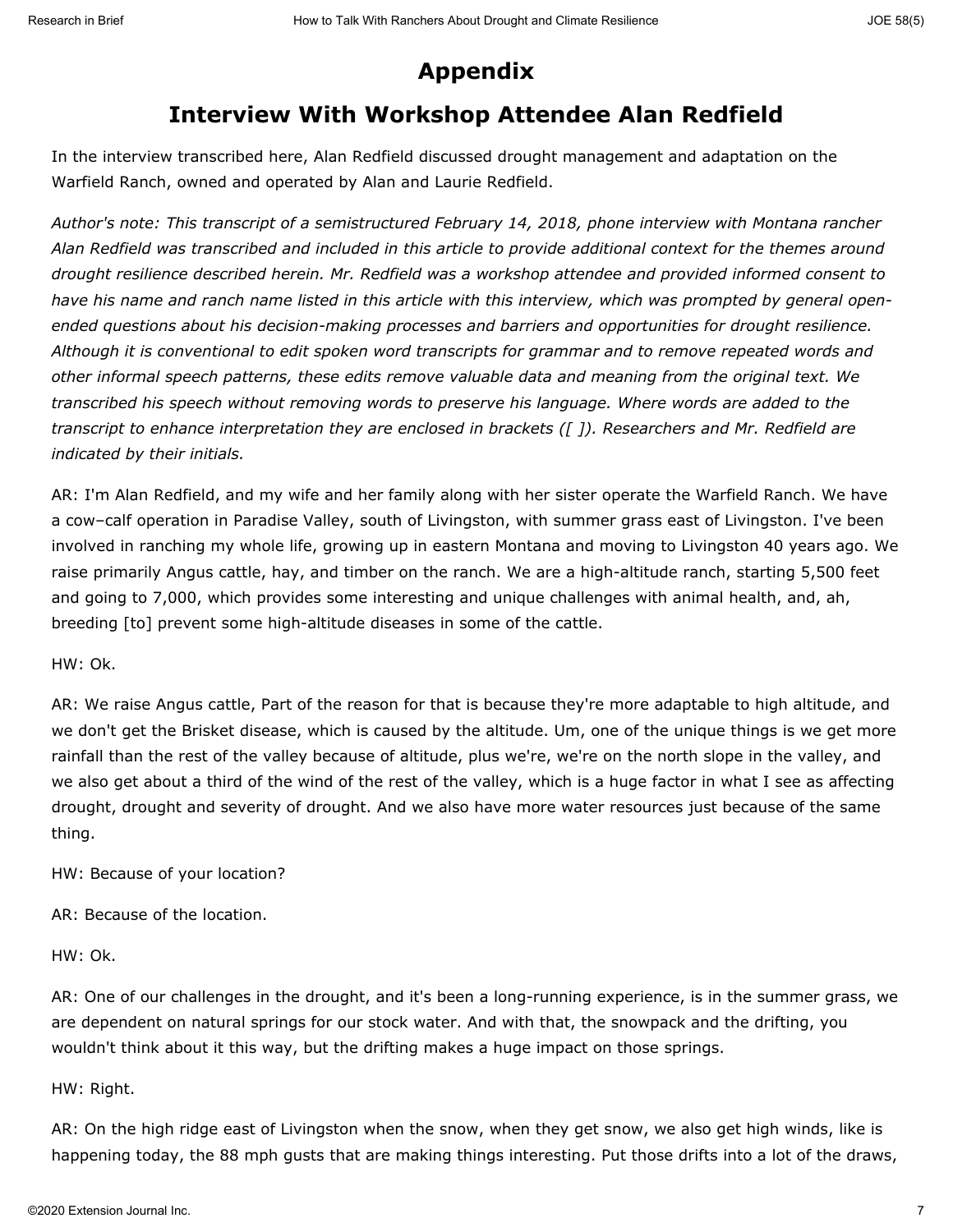and they make really good hard drifts—they'll last till May and June—well those drifts also provide the source for a lot of our spring water. So it's really dependent on the snow. And, starting late '80s, '87–'88, which were a major drought, I mean, to me that was way worse than what we experienced the last year or two. Ah, starting, showing us that the way, the water situation, stock water situation, was set up on the ranch, previously we were just letting them drink out of the springs. So there was a lot of mud holes, they were drinking in that, and just little tanks, or [an] old bathtub was the tank. These were old homesteads that were put together, and my father-in-law bought it, and so when Laurie and I showed up and started looking at things, in the '80s, by then we decided we needed to do some things. So we started developing the springs more. Containing them, getting them into pipelines. And those big earth-moving tire tanks. We've been trying to put one or two of those in every year. Partly, that just, just a good water source, the cows come up and get a good drink. 100-gallon tanks, also, it stores it longer, so we don't, the cattle can do a little better job.

#### HW: Ok.

AR: And, the '17 drought affected us in that we had lower weaning weights. And, I guess, than we have had in the past couple years. Compared to some people. Some people said well that's not a big deal, but when you're off 40 pounds, you know that's 40 pounds times 2 bucks, or whatever you happen to get that year. This is a substantial hit to you. The other thing was this year we had amazing grass. My sister in eastern Montana was talking about the drought, and they were having to sell cattle in June, or sell pairs, because already could see they weren't going to have the grass available. So I sent her a picture, when I was spraying weeks up there. And you could barely see my tractor in the grass.

#### HW: [Laughing]

AR: [Laughing] So we had really good growth, but what happened was in August it went to crispy-dry and turned it all to straw. Basically.

#### HW: In August.

AR: And, so, you know, you have your mind set, you're up there, looking at it, and you're doing things. And you're going, alright I've got all kinds of grass, well the quality started going all to heck, and I didn't get on, you know, I didn't get on it soon enough, by putting out Crystallex tubs, or molasses tubs, which would have helped the protein, helped them digest it. I think that hit the calves. The cows did fine, but I think it affected the calves.

HW: Wow, ok, I think that's really interesting. Yeah, we heard a lot about people selling in eastern Montana and the Dakotas. Before the weather people even really knew what was going on. That's an interesting point.

AR: Well, that's one of the things, you know, we talk about, and when you look at drought and preparation from drought. I look at it because, a little different, because, I'm, I'm understocked all the time.

#### HW: Ok.

AR: That's one of the main ways of going about it, is understocked. When a possible lease comes up for some pasture, say it is 20 or 30 head, you know, that's perfect, because I can lease that for that year. Well that takes, reduces the pasture I have on the other pastures, I can back it off, take 30, you take 30 pair out of your rotation and that, it makes, that really helps that pasture. I've been doing that for the last couple years.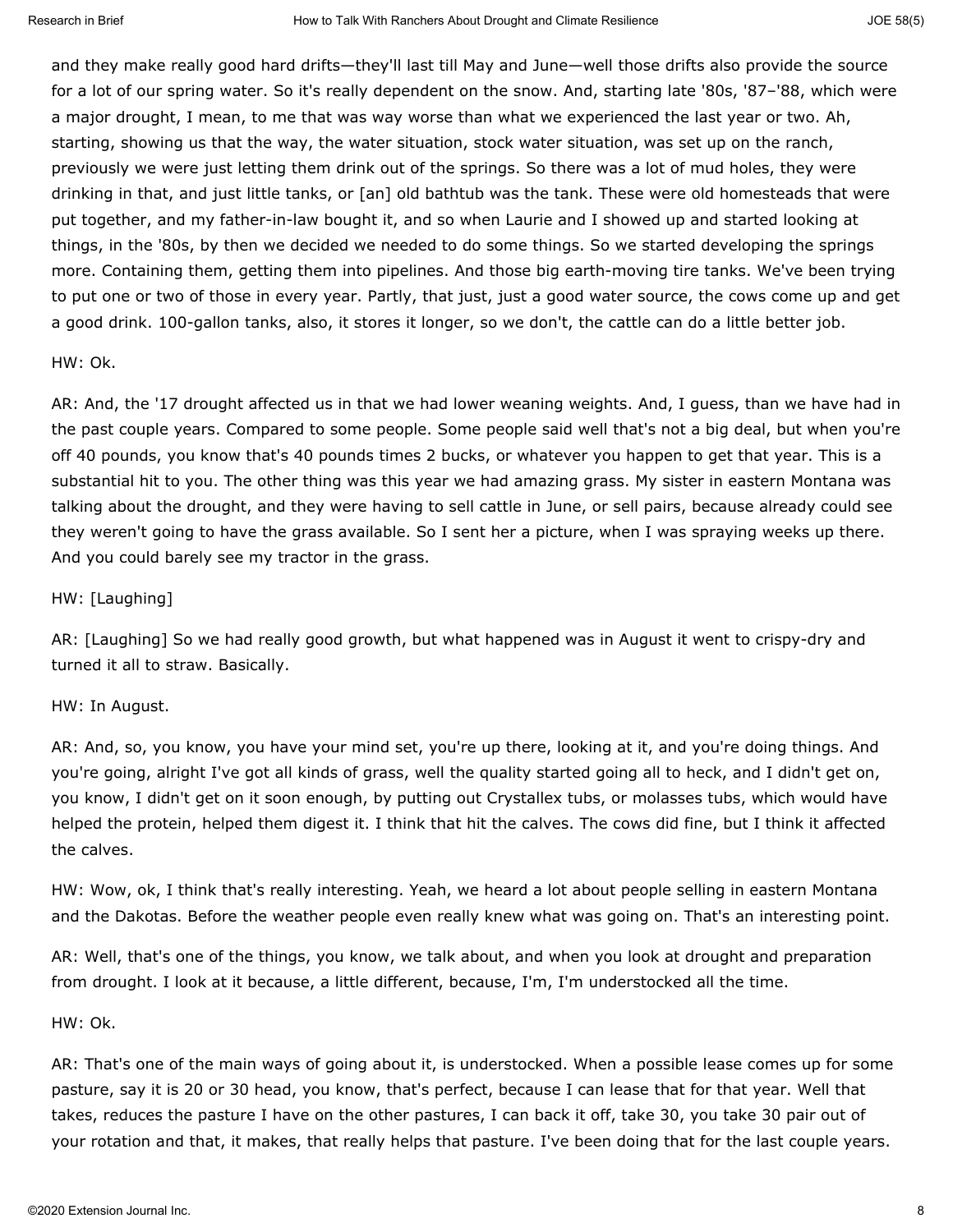#### HW: Ok.

AR: Plus, I do a lot of weed spraying. I've got a program, every year I try to spray about 40 acres of pasture with aerial spraying to control brush. I've got some of the sagebrush and nine-bark and a lot of the others that take over and small fir trees. If I spray a chunk every year it backs it off, allows grass to do better. And if you time it right, it doesn't take out all the forbs. If you get it too early in the spring, it will smack a lot of those forbs, whereas if you do it later, earlier in June, instead of May, the forbs, some of those are already going to seed, so you don't take those out. A lot of people worry, don't think about, they think grass, grass, grass—well, you start looking at what a cow eats, they consume a lot of forbs.

One of the other things that we do, we use a rotation system, but we're limited because of the amount of poison in some of the pastures. We have a tall-larkspur problem. I have to go to one pasture, the same pasture, every year early because the rest of the pastures have massive amounts of poison.

HW: Ok.

AR: But in a year, but a year like last year, we had to move our rotation up, because the fact, when the poison dries up, the cows aren't going to eat it, so if it's dried up, then I can rotate sooner or take them and put the cattle in smaller bunches and push them in other pastures. Then each one has a smaller group in it, and then they aren't so stressed on the water. They don't all try to hit the same tank.

HW: That's really interesting.

AR: One of the other things we do when we're working on the drought thing, and we've been doing for a number of years, it really helps out in drought years, is we identify our cull cows early on in the season. Before we go to summer grass, we pretty well know which cows are going to be headed to market that fall.

#### HW: Ok.

AR: And we usually bring them home in September. Wean the calves, ship the cows, put the calves on irrigated pasture with some pellets. Well, on drought years you just watch, and if, if it looks it's happening sooner, you just bring them home a month earlier. Bringing them home a month earlier gives you that bonus, that way. Ah, it's a twofold deal, and we've been doing it this way for a while. Just because the fact, the cull market is \$250–\$300 a head higher in August and September, then you go from October, November, December.

#### HW: Right.

AR: So, that's an important management tool we've been, we've been working on. So, ah, it takes, you know, getting them off early, get pressure off the grass, and that we can leave as much. We try to leave quite a little bit at the end of the year in case the next year is not so good.

#### HW: The, the grass?

AR: Right. And, on the grass. And so, you know, we knew it was going to be short, but we had good fall moisture this year. We ended up coming off of summer, we like to stay until Thanksgiving, but we came off way earlier, first part of November, we came off, and had good moisture but good warm-up after that snowstorms, and everything greened up good so we had real good regrowth. Regeneration on it. Ah, it will be,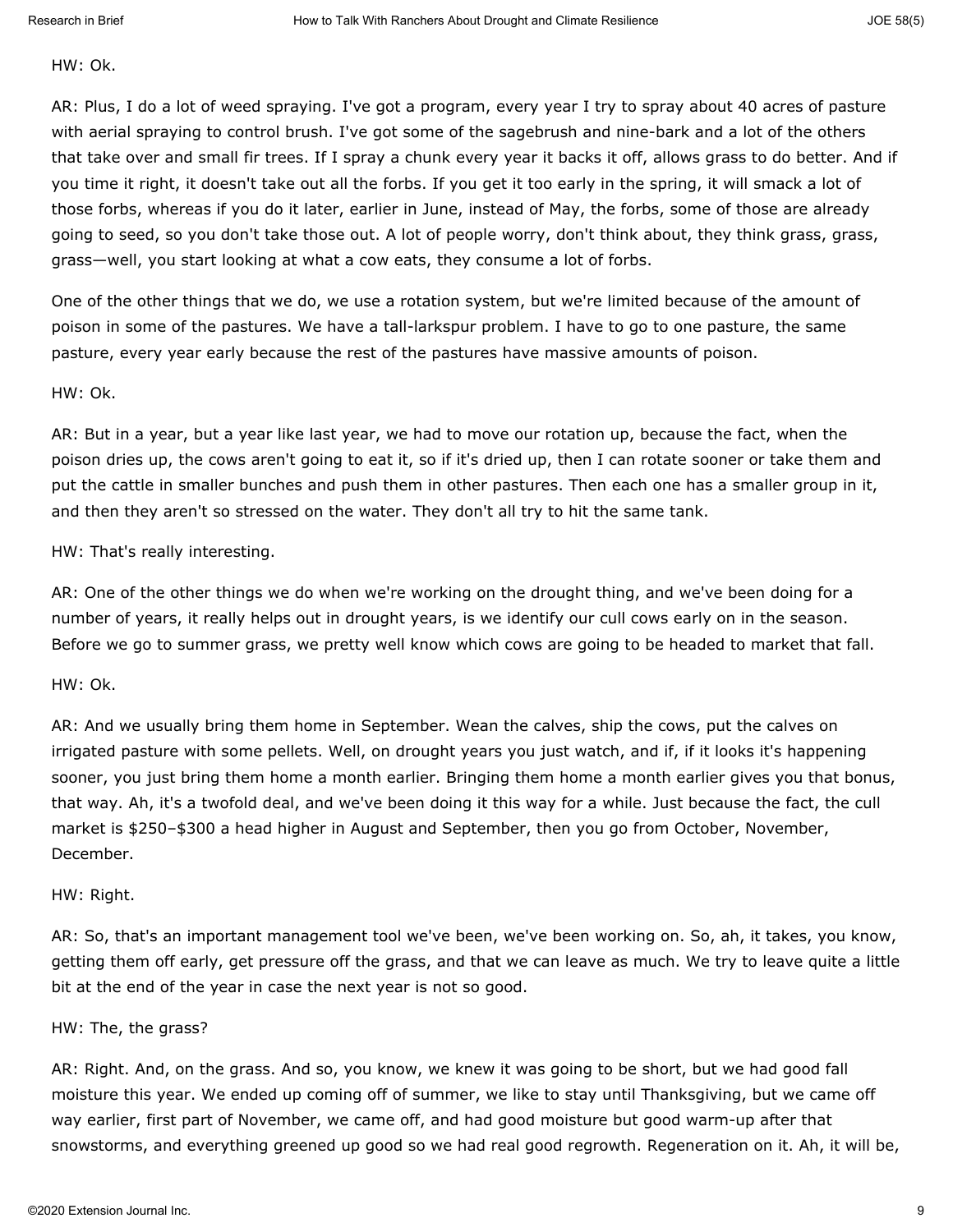there will be some good early grass there.

Another way that we work on drought is if it keeps getting bad, we have contingency plans, always. We have rolls of electric fence. If it looks like it's going to start to be that way, we'll start bringing the young pairs home, and then we fence off portions of the hay meadow and graze those cattle on the hay meadow.

#### HW: At home. Ok.

AR: At home. Because we have a really good water right, so we're always irrigating. Our irrigation, you start in May and quit when you're tired, or it, or it freezes up because it will go that long, our water right goes that long.

#### HW: Wow, ok.

AR: We have really good soil, and we have good water retention in those soils. That's our way of dealing with it and our plan. Our drought plans.

HW: And do folks that don't have that option for irrigation, do they end up buying forage?

AR: A lot will buy forage. Some will just sell down their cows. I've got a friend in eastern Montana that they had the ongoing drought in the early '90s, and ah, talked with him, at a, at a meeting, I don't remember what the meeting was. Anyway, he'd fed cows for 380 days straight.

#### HW: Wow.

AR: He was down to, he started with 600 cows and was down to the last hundred. So those people, you think about, you know, you spend a long time developing a cow herd, well, he was down to his core hundred. And, boy that's hard, hard to build back from. When that happens. But a lot of the producers in eastern Montana will put up hay when they have hay, and store hay for years, for that reason. Or, they know they will sell cows. And, you know, they identify early on, they have their core set, and you have your different levels, which cows are going to go, which ones aren't. In fact, I've got, I was asked yesterday if I have any hay for sale, because I've a person from Sidney was coming up with semis to buy hay and wondering if I had any. I sold out the hay.

HW: I did have a question. Yesterday I was talking to someone about multiyear drought, you know, and the hypothesis was that people are sort of, pretty ready for 1 year, maybe 2 year, but, you know, you talked about the '90s, down here we had '02, '04, '06, '08 were dry. Anything different with, if, if drought is more prolonged? Or are you pretty well set up for something along that?

AR: Well, I think we're fairly set up for it. Prolonged drought. I mean, Montana, Montana's only 30 days away from a drought at any one point. Or two weeks. And, a lot of eastern Montana, they plan on it. Growing up in eastern Montana I thought 6-inch-tall grass was a bumper crop and 10 inches of rainfall was great. Until I moved to Livingston area, I thought, wow, this is like amazing. To have this kind of water and grass. Ah, but, regardless you have to plan for it. '87–'88 to me, those were the worst ones, you know, in my memory, because, we have, you had 2 years that were pretty bad, so you had to really, really plan. We had our cow number were down. We culled hard, and they were down. I know there was a lot of cattle went to market one of those years. In there. Somewhere. Big Timber was experiencing a major drought and I had all kinds of grass. So they were selling, they were selling pairs in Bozeman, they were splitting the pairs up. And I was, I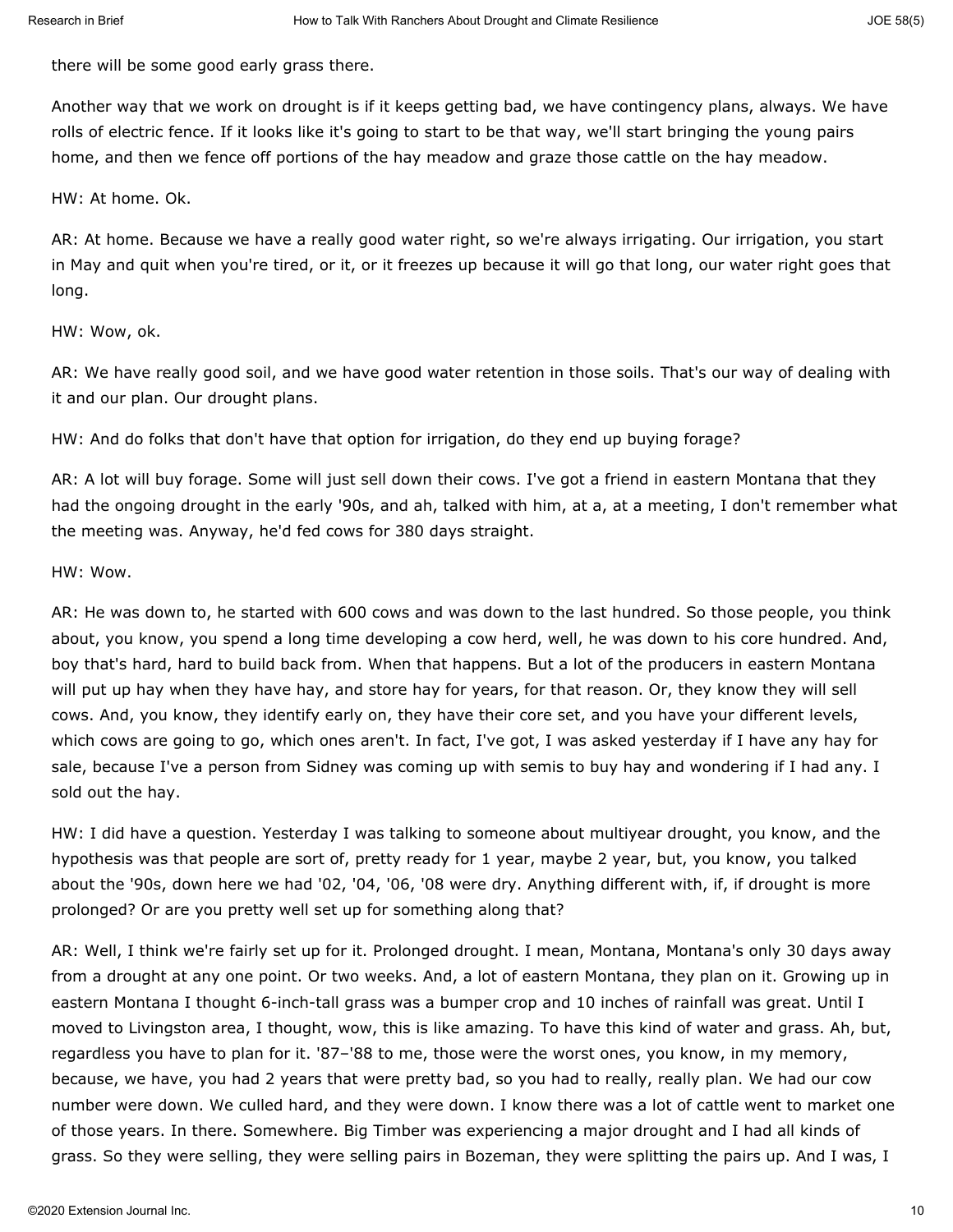just went and bought the calves. I bought 550-pound calves, came off of some drought thing in Big Timber. Brought them home and put them on irrigated pasture, and put 200 pounds on them and sold them again that fall. There's just, everything is different, every area is different.

HW: There's variability across two counties or three counties that you're able to take advantage of.

AR: Ah, well, I, there's variability just in the valley.

HW: Yeah.

AR: Our ranch, where we're at is 5 miles from my wife's uncle's place. There was some, a lot of years, 10 inches difference in rainfall in that 5 miles.

HW: [Chuckling] Wow.

AR: They both kept, my father-in-law and he both kept extensive records. We've got rainfall records going into the '40s, and they kept records like that.

HW: That's neat.

AR: So we can compare them. And we knew what was going on.

HW: That's super interesting.

AR: To me, we have so many microclimates. You, you talk about, what weather, what do I use Mesonet or whatever. I've never used Mesonet. But we study rainfall, we study and watch the pattern, weather patterns. Today's weather forecasting is so much better than it used to be. I look, take and look at satellite maps, and you can kind of tell what's going to go on. This summer, last two summers, everything's a month early.

HW: Wow.

AR: Our frost-free period, early by about a month. And normally I can't plant alfalfa where I'm going to seed, where it gets new seedlings before about, you know, the middle or end of May, this year and last year about the end of April, I could have done it, and I should have done it. I have one crop that is fairly stunted because I couldn't get water across it fast enough. It dried up, and, boy, it was done. So those are the kind of things that, you know, that you observe, just spending time out there all the time, and you go, man, this is early. And frost is out, and, man, I can farm, and then I started looking back. We keep diaries and we have diaries from 1947 on. You back up into the '50s, you see that there was some of these kind of times, and there was a portion in the '60s where it was really dry, when the irrigation is shut off, to the neighbors, or when you were done haying. Things like that.

HW: That's interesting.

AR: Two years ago—we normally started haying on the 4th of July, buy after the 4th of July. And we were done by the 4th of July 2 years ago.

HW: You usually start. Hmm, ok.

AR: Yeah. So with, you know, we were done haying by the time we normally start. And I got a terrific second crop because, a month, you had more growing time. Lots of year, I never plan on a second cutting because of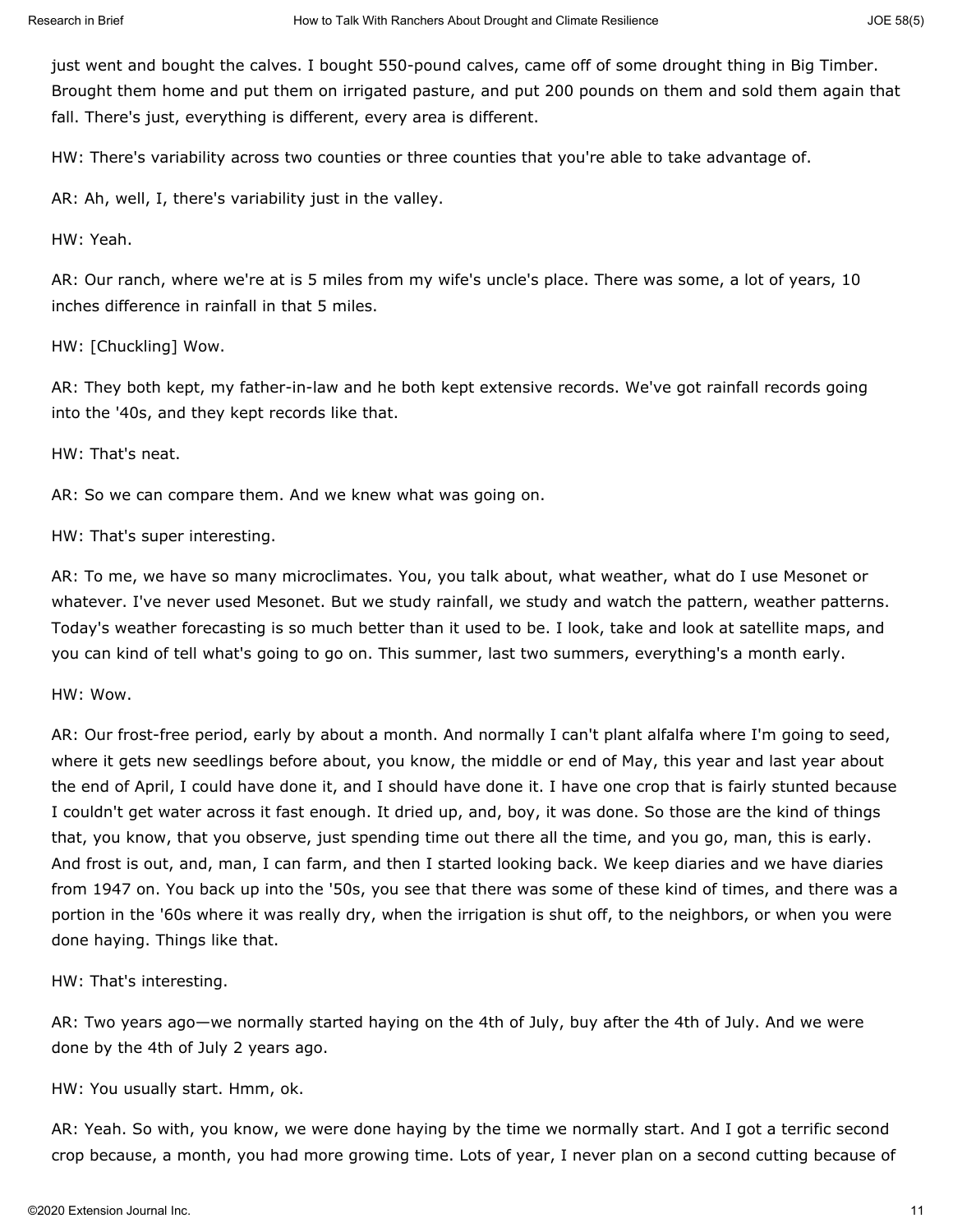the altitude and aspect of the ranch. Some of those differences, I think.

HW: Wow, you're really good at explaining this whole story.

AR: Well, and every ranch is so different. You know, and we have three different parcels. We have one on west side of the valley, one on the south side of the valley, which is the main place. And we have the stuff east side of Livingston. Every one of them has its own climate and its own thing. The one on the west side of the valley typically is drier, and we're coming out of there September. Well this year, every shower that hit went up there. It stayed green and lush through October. We were dumbfounded because we can only take 40, 30–40 pair up there. And had we known it was going to be like this, we would have taken 60 pair.

HW: So you would, actually, increase, or you might take them off. That was one hypothesis we had was that people weren't going to want to, ah, stock higher in the good years, certainly something we've observed down here.

AR: Well, ah, we stock higher on some.

HW: Ok.

AR: But we don't buy any extra. We have our cow herd size, and we're fairly limited, we know about what we can run, and, so move things around. And people have to realize, and this is where I think some people get in trouble, is that the cow size has increased in the last 15 years, quite substantially. Everybody talks about one animal unit. Well that's 1,100, 1,200-pound cow, per month, that's one animal unit, or cow–calf pair. The average cow now is 1,400 to 1,500 pounds. So they have to eat more, so you're using more grass. You have to take some of those things into consideration. Um, the high desert people in Nevada and Idaho, we have friends down there, which is interesting, because they run Forest Service in the summer and BLM on the desert in the winter. They don't even bring the cows home. After they're first calf heifers, those cows never see the home place.

#### HW: [Chuckle]

AR: I thought, wow! And we're, we, the area we're in, we have high costs because we have to feed so much. When winter hits in November, and you feed, we figure on having feed through the middle of May. Every year, so you've got, you've got at least 6 months of feed somewhere that's put up, or, and, after I was in Kansas a couple weeks ago, you've got grass dried up, but they feed cake. They don't hardly put up any hay. I look around and go, this is pretty low-cost deal here. They don't have to do anything but drive around with their feed truck and roll out a few pellets now and then. And meanwhile I'm chained up on all four on the tractor and turning through snow and sliding on the ice.

HW: That's so, those regional differences are so interesting to me. Well, I liked this question, if you could tell a range scientist, or a climate scientist, um, one thing to help us better understand ranching, what would it be?

AR: A range scientist, and as you know I've been involved in range for quite a while, and I've gone to every range workshop that they give out, and you need, what the, they need to understand the microclimate part of it. That everything, everybody's ranch has microclimates, and, ah, you can't just say, alright we have this drought in this area, and this is all bad. You need to get it pieced together a little closer because, and find spots that aren't in those areas. And that's where I was talking about climate. So locals do know about the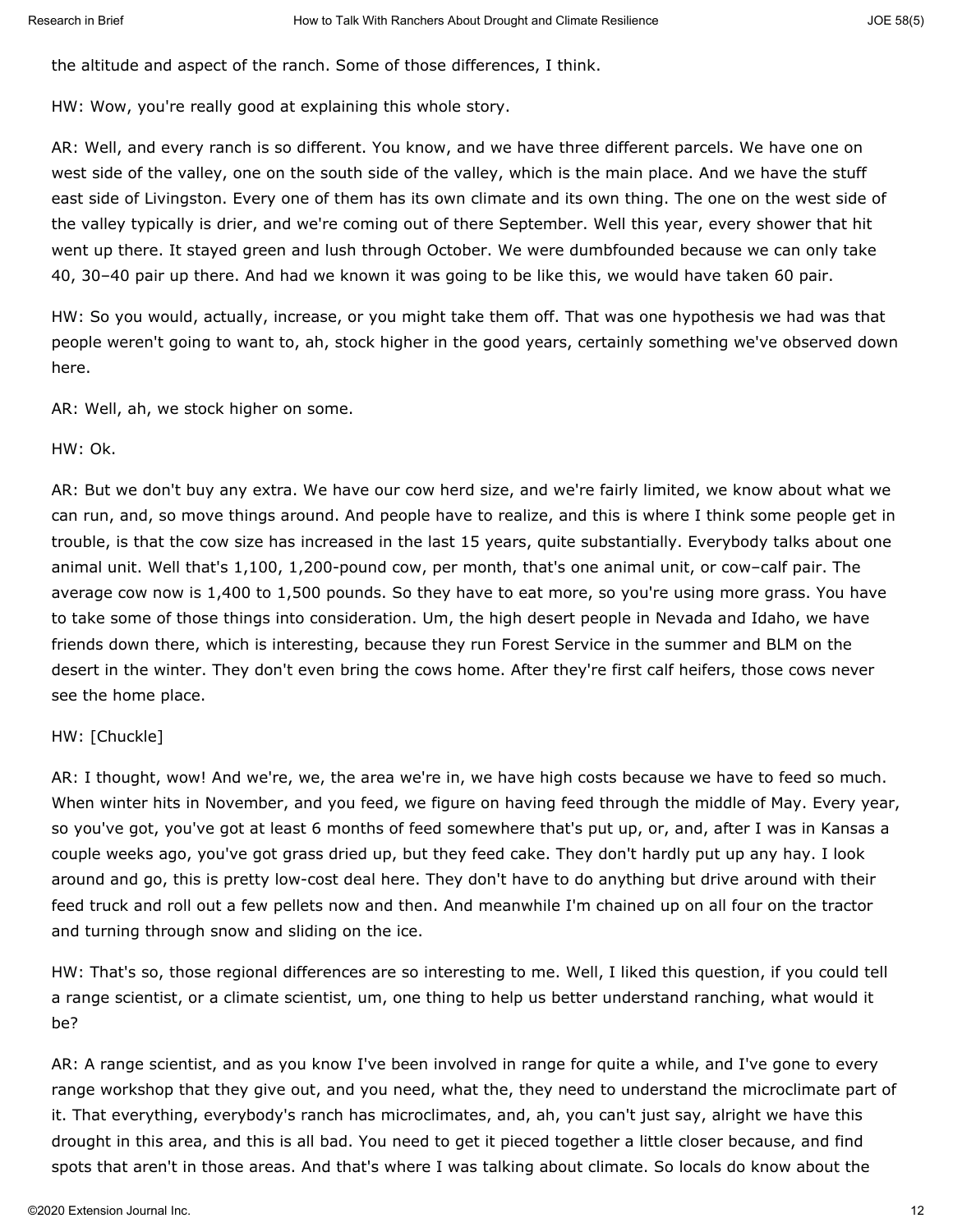climate, and what, we've been a month early. Well, I thought maybe it was just Alan thinking that. I talked to other people, we were at the meeting that [you] put on, and I wasn't the only person that was thinking that. And, the thing that I think we need to get out there is that we've got a lot of new people that are buying ranches, whether they're buying for recreation, or whatever, and a lot of times they'll bring in a manager, not from the area. Well, they're at a severe disadvantage, and that's when they really need you guys' expertise, the range science expertise, Extension expertise, to help them out because they don't understand where we're at. With what's going on in the, in the cycles.

And also, and this is something that is maybe just a pet peeve of mine, and I found that out when I was driving around campaigning, is that, ah, there's an awful lot of ground out there that's covered with a lot of grass, and they're a fire hazard. Everyone gets worried about fire when there's one close, and a year later they forget about it. Well, boy, there's a real opportunity that we should be trying to figure out a way to tap is, grazing these smaller acreages.

In fact, in the Bitterroot Valley and Helena Valley, there's some people there who want to be in agriculture, don't have big places, don't have the opportunity to have places, but they've gone and leased up a lot of these 30-, 40-acre pieces, and they can run 10 or 20 cows here, there, and a lot, they're able to have a viable operation by doing that. And I think education for the John Q. Public on some of that would be real beneficial. Especially for the fire and the weed control issues.

HW: The benefits of grazing.

AR: Yeah, the benefits of grazing. Plus, you know, those people get a little bit of income, but what it does if you have a fire come through and it's been grazed, the intensity is down versus if it's been all grown up. I drive down the East River Road, and there's a subdivision there I went and found out, looked at their covenants: "There shall be no grazing." I'm going, it was an old hay meadow, and you've got 3-foot-high plants out there, and then they start worrying about fire, and there's no way to control if something hits those. You got a wind in the Paradise Valley, and you get one spark, and it goes the whole length if it could so.

HW: That's really insightful. Thanks for sharing those thoughts.

AR: The workshop, you know, you talk about, a lot of time I won't gather as much out of the workshops. What I was really tickled was to see, the one that we were up in Clyde Park, the number of younger producers that were there. I was really tickled to see that. Because there's some people that are trying to get started, for example [Name], and all he's wanted to do is be a rancher, and he's never been able to do it, now he's getting into it.

HW: Ah, that's good to hear.

AR: I mean, he just shows up. And I'm going, you know, he talks to me all the time because we're neighbors up there, so to me, that's, that's one of the things. You may not teach Alan a lot. I learn something every time I go. You're not going to get some big impact [like] you would with him, as he did, but for me there's always a little tidbit. And one of the examples when you're doing these Crystallex tubs, one of the guys talked about is, you don't want to do the biodegradable ones in our area because of the grizzly bears.

HW: Ah.